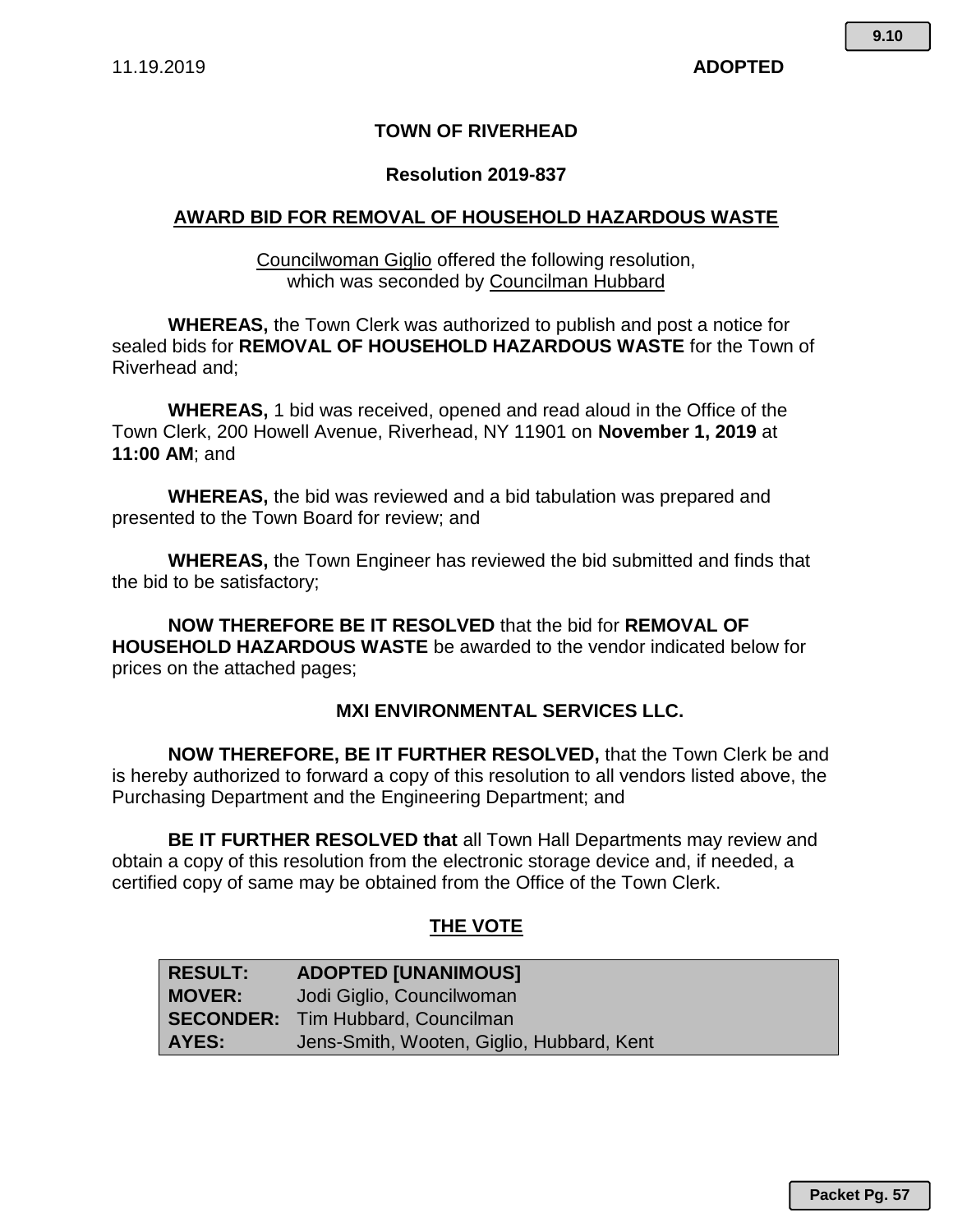## **FISCAL IMPACT STATEMENT OF PROPOSED RIVERHEAD TOWN BOARD LEGISLATION**

| <b>Type of Legislation</b><br>Resolution<br>Local Law<br>А.                                                                                                                                                                                                                    |                                      |                     |  |
|--------------------------------------------------------------------------------------------------------------------------------------------------------------------------------------------------------------------------------------------------------------------------------|--------------------------------------|---------------------|--|
| Title of Proposed Legislation: Award Bid for Removal of Household Hazardous Waste<br>В.                                                                                                                                                                                        |                                      |                     |  |
| Purpose of Proposed Legislation:<br>C.                                                                                                                                                                                                                                         |                                      |                     |  |
| Will the Proposed Legislation Have a Fiscal Impact?<br>Yes X<br>D.<br>No                                                                                                                                                                                                       |                                      |                     |  |
| If the answer to section D is "yes", select (a) or (b) below and initial or detail as applicable:<br>Е.                                                                                                                                                                        |                                      |                     |  |
| The fiscal impact can be absorbed by Town/department existing resources set forth in approved Town Annual Budget<br>(a)<br>(example:routine and budgeted procurement of goods/services)*if selecting E(a), please initial then skip items F,G and<br>complete H,I and J;<br>or |                                      |                     |  |
| The description/explanation of fiscal impact is set forth as follows:<br>(b)                                                                                                                                                                                                   |                                      |                     |  |
| If the answer to E required description/explanation of fiscal impact (E(b)), please describe total Financial Cost of Funding over<br>F.<br>5 Years                                                                                                                             |                                      |                     |  |
| <b>Proposed Source of Funding</b><br>G.<br>Appropriation Account to be Charged: A01-8-8160-482-WST-00000                                                                                                                                                                       |                                      |                     |  |
| Grant or other Revenue Source:                                                                                                                                                                                                                                                 |                                      |                     |  |
| Appropriation Transfer (list account(s) and amount):                                                                                                                                                                                                                           |                                      |                     |  |
|                                                                                                                                                                                                                                                                                |                                      |                     |  |
| H. Typed Name &<br>Title of                                                                                                                                                                                                                                                    | <b>Signature of Preparer</b><br>L.   | J. Date<br>11/12/19 |  |
| Preparer: Teresa<br><b>Baldinucci</b>                                                                                                                                                                                                                                          |                                      |                     |  |
|                                                                                                                                                                                                                                                                                | eresa Baldinucci<br>Teresa Baldinucc |                     |  |
| K. Accounting Staff<br>Name & Title                                                                                                                                                                                                                                            | L. Signature of Accounting Staff     | M. Date             |  |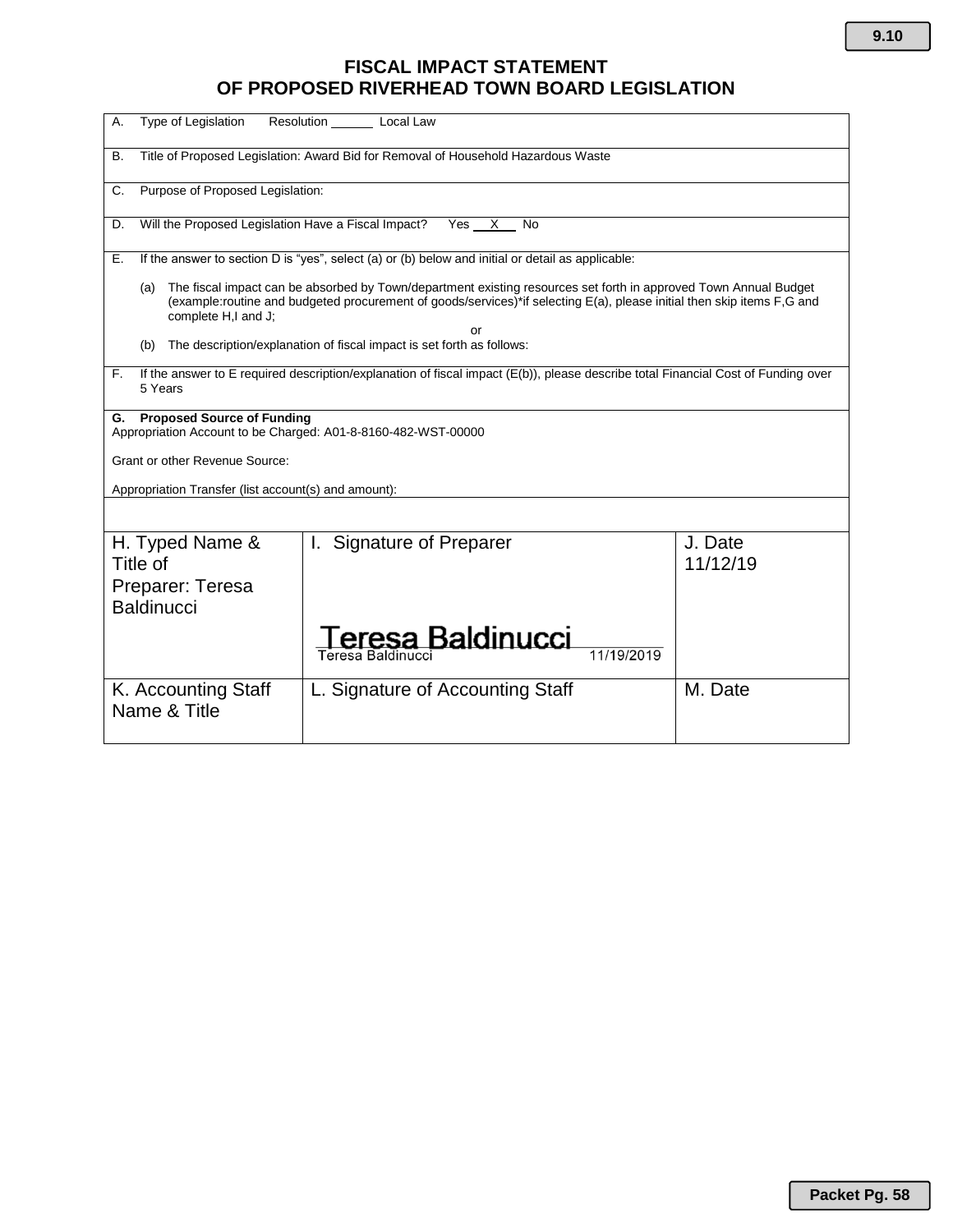### V. BID

# REMOVAL OF TOWN HOUSEHOLD HAZARDOUS WASTE TOWN OF RIVERHEAD

## BID SHEET

#### 1. Company information:

a. Name, physical address, mailing address, telephone number, fax number, the name of the primary contact for this bid, and the e-mail address for the primary contact and/or main office. MXIEnvironmental Services LLC26319 Old Trail Road Abingdon VA24210

office 276-628-6636 fax 276-623-0599

Marc Kodrowski marck@mxiinc.com 732-328-0320

b. Identify the facility that CONTRACTOR shall transport all household hazardous waste to, together with NYSDEC permit/licensee # for the facility: MXI Environmental Services LLC

### 26319 Old Trail Road Abingdon VA 24210 VAR000503920

c. Identify the principals who will be, or may be, involved in the pick-up and removal of household hazardous waste, their roles, and their experience. Marc Kodrowski Director of Special Projects 23 years experience

d. Identify the equipment available to perform the items identified in the scope of services and identify if the company and personnel have any necessary expertise/training and, to the extent required by law, permits and licenses to operate the equipment required to perform the pickup and removal (transport) services.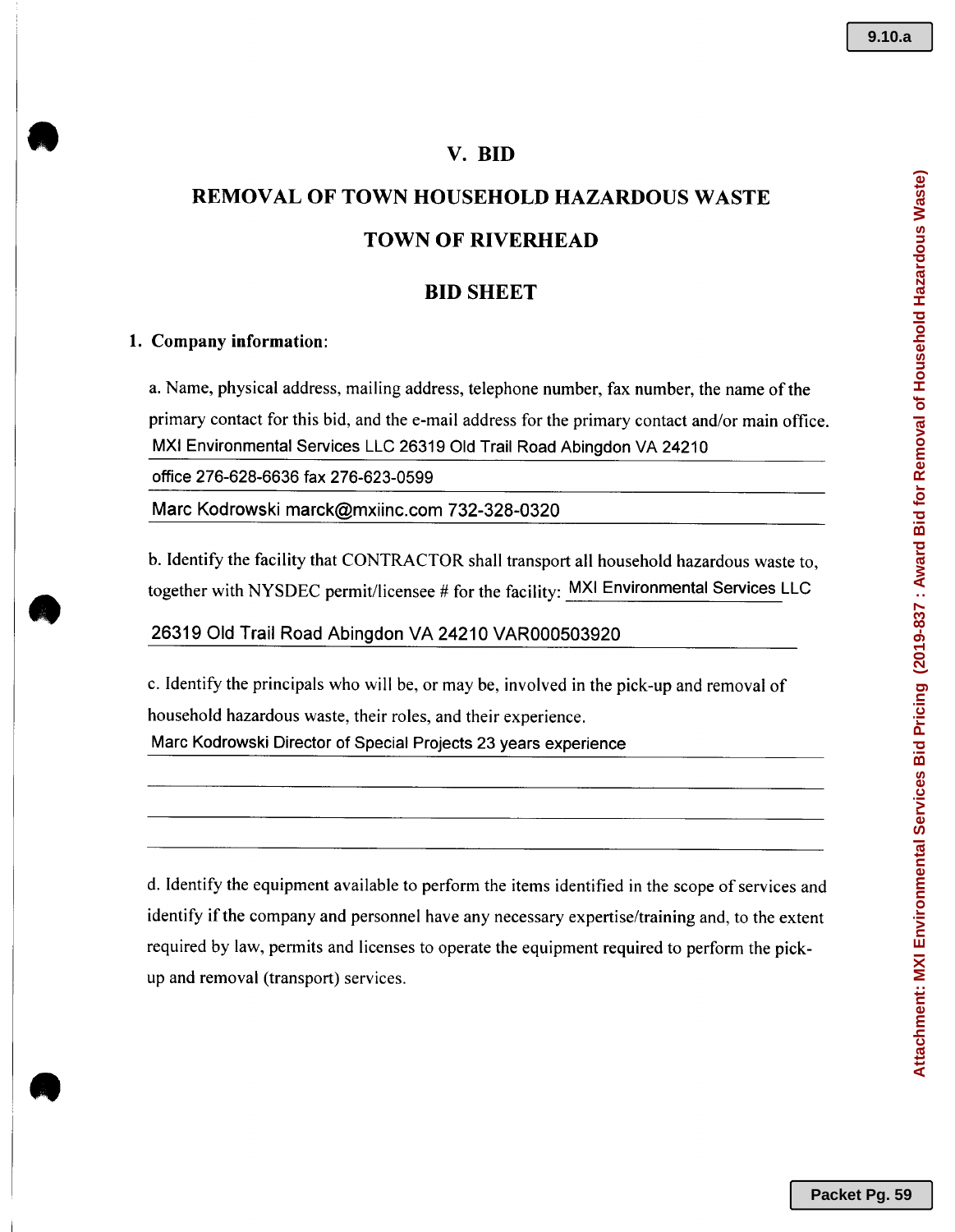Equipment (Identify each piece of equipment, NYS Vehicle Identification #, License Plate # and information regarding volume of vehicles (trucks) to remove and transport the household hazardous waste.

Please review listing for company equipment located in tab labeled Company Equipment

Personnel: Please review listing for company personnel located in tab labeled Key Personnel

### 2. Insurance:

**.** 

Upon award of bid, CONTRACTOR shall provide a copy of all insurance certificates identified in the specifications within thirty days of notification of successful bid and prior to commencement of any services identified in the contract/bid specification. In the event the CONTRACTOR fails to provide the insurance required information, the Town may cancel the award and award to the next lowest bidder.

- a. Proof of Comprehensive General Liability Insurance, including products completed, contractual, property and personal injury in the amount of \$1,000,000.00 per occurrence and \$2,000,000.00 in the aggregate; and
- b. Proof of professional liability insurance in the amount of (\$1,000,000.00.); and
- c. Proof of Automotive/Equipment Liability (Bodily Injury and Property Damage) insurance in the amount of \$100,000 (per occurrence)/\$300,000 (total).

(In the event CONTRACTOR shall be determined to be the lowest responsible bidder, CONTRACTOR shall be required to provide proof of insurance and name the Town of Riverhead as an additional insured on General Liability Insurance and Professional Liability Insurance.)

3. **Bid** Amount:

Price Per Stop Day \$16,399.00